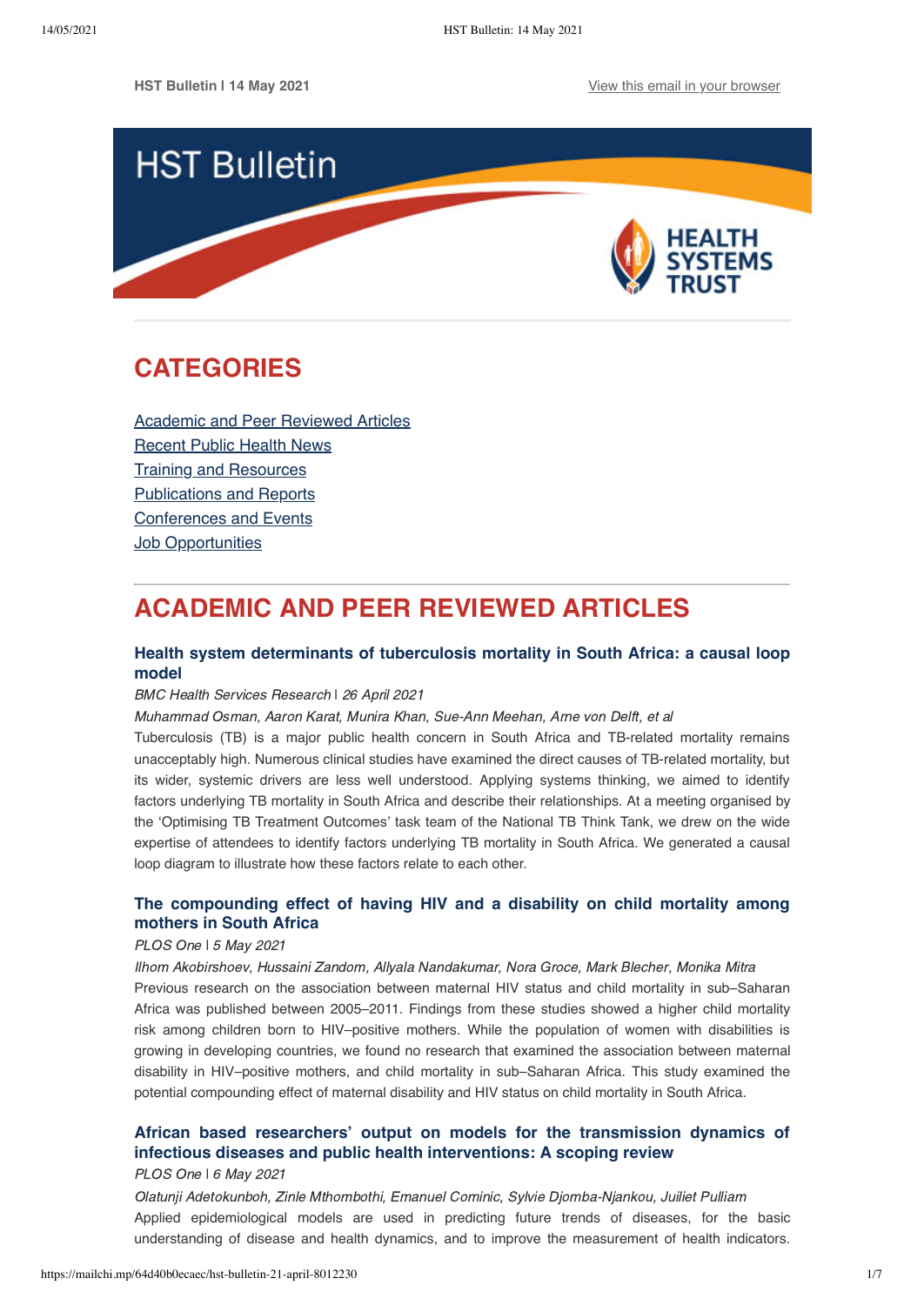#### 14/05/2021 HST Bulletin: 14 May 2021

Mapping the research outputs of epidemiological modelling studies concerned with transmission dynamics of infectious diseases and public health interventions in Africa will help to identify the areas with substantial levels of research activities, areas with gaps, and research output trends.

## **[Now and then: lessons from the rollout of ART](https://www.thelancet.com/journals/langlo/article/PIIS2214-109X(21)00222-9/fulltext)**

#### The Lancet Global Health Editorial | 11 May 2021

June 5 marks 40 years since the US Centers for Disease Control and Prevention first reported cases of the disease that would later become known as AIDS. The early years of the epidemic were defined by fear, illness, and certain death for those infected, with the first antiretroviral treatment (ART), azidothymidine (AZT), being approved by the US Food and Drug Administration in 1987. Yet the road to 26 million people receiving ART around the world in 2020 has been a long one. At the 13th International AIDS Conference in Durban, South Africa, in July 2000, Ugandan HIV/AIDS researcher and physician Peter Mugyenyi asked "Where are the drugs? The drugs are where the disease is not. And where is the disease? The disease is where the drugs are not."

## **[Factors associated with external HIV-related stigma and psychological distress](https://www.sciencedirect.com/science/article/pii/S2352827321000847) among people living with HIV in South Africa**

#### SSM - Population Health \ Vol 14, June 2021

Nolusindiso Ncitakalo, Musawenkosi Mabaso, John Joska, Leickness Simbayi

HIV-related stigma and psychological distress among people living with HIV (PLHIV) pose a public health challenge in most African countries. This study aims to investigate the association between HIV-related stigmatizing attitudes and psychological distress amongst PLHIV in South Africa using the 2012 nationally representative population-based household survey.

### **[\(Return to Top\)](#page-0-1)**

# <span id="page-1-0"></span>**RECENT PUBLIC HEALTH NEWS**

## **[Compliance with the Protection of Personal Information Act No. 4 of 2013 \(POPIA\)](https://sajs.co.za/issue/view/832)**

#### South African Journal of Science I 3 May 2021

Compliance with the Protection of Personal Information Act No. 4 of 2013 (POPIA) will be mandatory for all sectors in South Africa from 1 July 2021. To promote understanding and compliance with POPIA within the research community in South Africa, a Code of Conduct for Research is being developed through a transparent and consultative process led by the Academy of Science of South Africa (ASSAf). The Commentary by Adams and colleagues describes the purpose and process of the Code of Conduct for Research which, it is envisaged, will be submitted by ASSAf to the Information Regulator by early June 2021.

## **[When will you get your COVID jab? Find out.](https://bhekisisa.org/article/2021-05-07-when-will-you-get-your-covid-jab-find-out/)**

#### BHEKISISA | 7 May 2021

Struggling to figure out when your turn for a COVID vaccine will arrive? Bhekisisa and Media Hack have teamed up to create infographics that make it easier to decipher. This is a living document: when the timeline or guidelines change, we will create an updated graphic and upload it.

## **[How migration events have dramatically reshaped the genetic landscape of Africa](https://www.dailymaverick.co.za/article/2021-05-09-how-migration-events-have-dramatically-reshaped-the-genetic-landscape-of-africa/)**

#### Maverick Citizen ǀ 9 May 2021

The largest genetic study ever undertaken of South Africans has challenged the presumption that all southeastern Bantu-speaking groups are a single genetic entity – and this has a huge implication for the study of diseases. The southeastern Bantu language family includes isiZulu, isiXhosa, siSwati, Xitsonga, Tshivenda, Sepedi, Sesotho and Setswana. Despite linguistic differences, these groups of people are treated mostly as a single group in genetic studies. Almost 80% of South Africans speak one of the southeastern Bantu languages as their first language. Their origins can be traced to farmers of west central Africa, whose descendants over the past 2,000 years spread south of the equator and into southern Africa. Professor Michèle Ramsay, director of the Sydney Brenner Institute for Molecular Bioscience at the University of the Witwatersrand University (Wits) and the corresponding author of the study, said to investigate this, "the largest study with genome-wide genotyping in South African populations was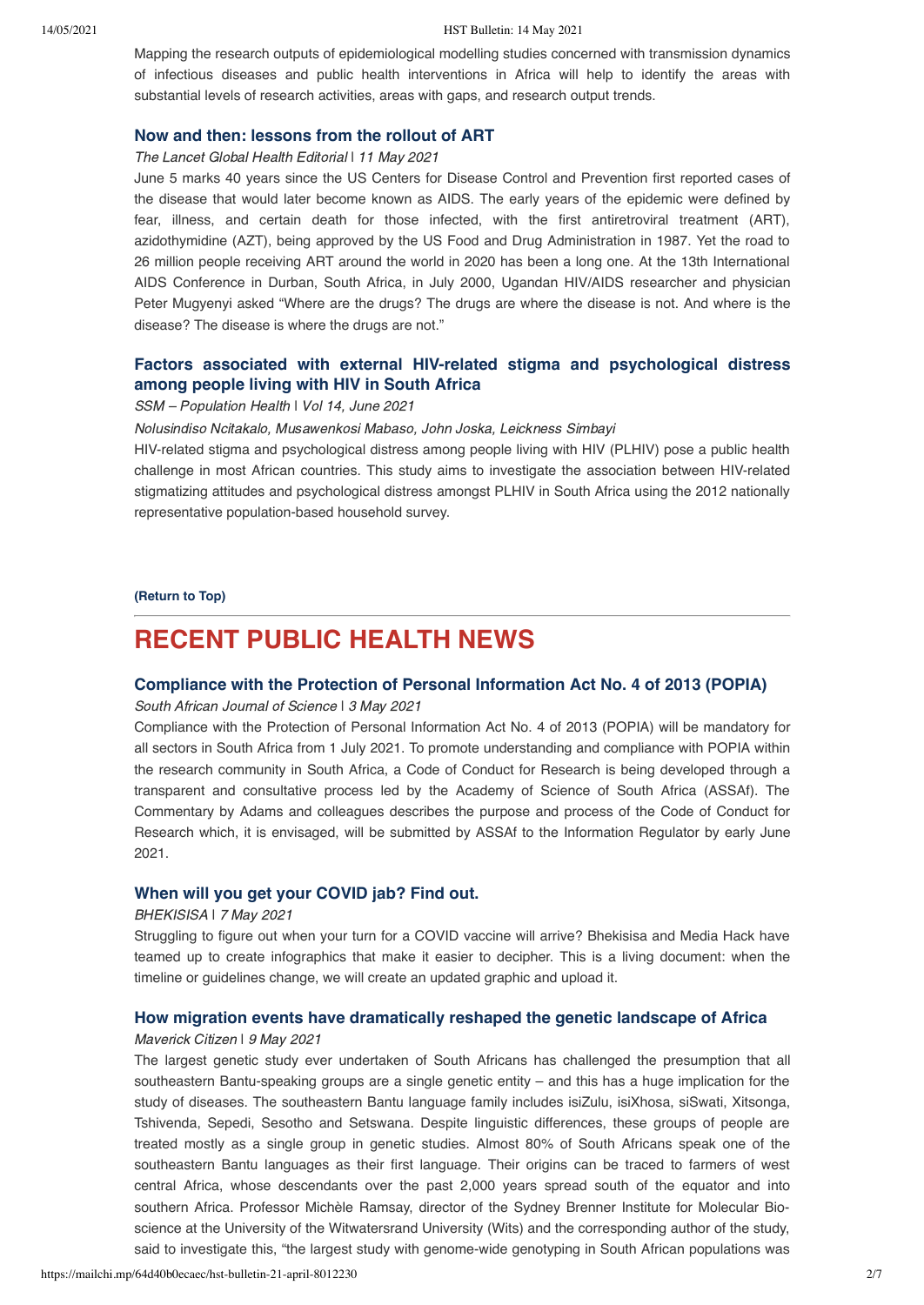undertaken with 5,000 participants. This is a very detailed analysis of genetic markers across the whole genome."

#### **[Your guide to side-effects: What you can expect after a COVID jab](https://bhekisisa.org/resources/2021-05-11-your-guide-to-side-effects-what-you-can-expect-after-a-covid-jab/)**

#### BHEKISISA ǀ 11 May 2021

In less than a week, on May 17, the health department says South Africa will start to vaccinate people aged 60 years and older, as well as 700 000 healthcare workers not covered by the country's COVID vaccine implementation study, Sisonke. Two jabs will be used: Pfizer's vaccine in metros and Johnson and Johnson's (J&J) shot in rural districts. In early May we received our first batch of just over 300 000 Pfizer vaccines. Samples of those jabs are currently being examined by the National Control Lab in Bloemfontein to ensure they're of an adequate standard. But how will the Pfizer and J&J shots affect you — can you, for instance, expect any side-effects?

## **[COVID-19: Do I still need to wear a mask when vaccinated, and other questions](https://www.spotlightnsp.co.za/2021/05/11/covid-19-do-i-still-need-to-wear-a-mask-when-vaccinated-and-other-questions/)**

### Spotlight | 11 May 2021

With South Africa's COVID-19 mass vaccination rollout set to start on 17 May, many more people, for now, those older than 60 years, will start receiving their jabs. What, if anything, will change for those who have been vaccinated in South Africa, and what have other countries done in this regard? Must I still wear a mask when vaccinated?

For now, it appears that the same rules, such as mask-wearing and social distancing, will remain in place for everyone. "Presently the South African guidance on public health interventions to prevent SARS-CoV-2 has not been altered to accommodate for any impact that the vaccine may have on transmission," says Dr Kerrigan McCarthy from the National Institute of Communicable Diseases (NICD).

## **[Mkhize: Health workers to be vaccinated alongside elderly in Phase 2](https://ewn.co.za/2021/05/11/health-workers-to-continue-to-be-vaccinated-alongside-elderly-in-phase-2-mkhize)**

#### EWN ǀ 12 May 2021

Health Minister Dr Zweli Mkhize said that Pfizer vaccine jabs would be transported to the allocated sites across the country from Wednesday to ensure that it was ready for the rollout of the second phase of the vaccine programme on Monday. Next week, the elderly who have registered for the COVID-19 vaccine programme will be queuing at facilities to be inoculated. The Health Department was anticipating a slow start to government's second phase of the vaccine programme but was hoping that it would increase when more vaccines become available over time. However, Mkhize, said that with the majority of healthcare workers still not vaccinated, they would be able to continue to take their jab alongside the elderly.

## **[Exposing children to smoking is like suffocating them - child health expert](https://www.timeslive.co.za/news/south-africa/2021-05-12-exposing-children-to-smoking-is-like-suffocating-them-child-health-expert/)**

#### Times Live ǀ 12 May 2021

A leading child health specialist has described the exposure of children to second-hand cigarette smoke and other electronic nicotine delivery devices, such as e-cigarettes and vapers, as similar to squeezing life out of children and taking the breath out of their lungs. Prof Anthony Westwood, a retired paediatrician from Red Cross Children's Hospital and lecturer at the University of Cape Town's department of child and adolescent health, said exposing children to nicotine not only denied them a choice not to get addicted, but could also have devastating consequences to their developing brains.

## **[Obesity in South Africa: Every Body needs Everybody](https://www.news24.com/health24/diet-and-nutrition/opinion-obesity-in-south-africa-every-body-needs-everybody-20210512)**

#### News24 ǀ 12 May 2021

This year's World Obesity Day theme was 'Every Body Needs Everybody', because we all have a role to play in supporting and advocating for people living with obesity. How big is the problem of overweight and obesity in South Africa? Obesity is a public health problem in South Africa. The results of national surveys show an increase in obesity, particularly among women 45-55 years old, but also among preschool children and adolescents.

## **[Covid-19 vaccination roll-out: South Africa's greatest political event of 2021](https://www.dailymaverick.co.za/article/2021-05-12-covid-19-vaccination-roll-out-south-africas-greatest-political-event-of-2021/)**

#### Daily Maverick *ǀ* 12 May 2021

While the political focus of the last few months has been on the issues around Ace Magashule, the ANC and its 'step-aside resolution, the Covid-19 pandemic and the vaccination roll-out could now take over as the key issue for the rest of the year. In particular, we may be about to enter a period of what could be called 'vaccination frustration'. It may be important to assess government's record on the vaccine roll-out, and how this will be measured politically. It has the scope to pit one province against others, and possibly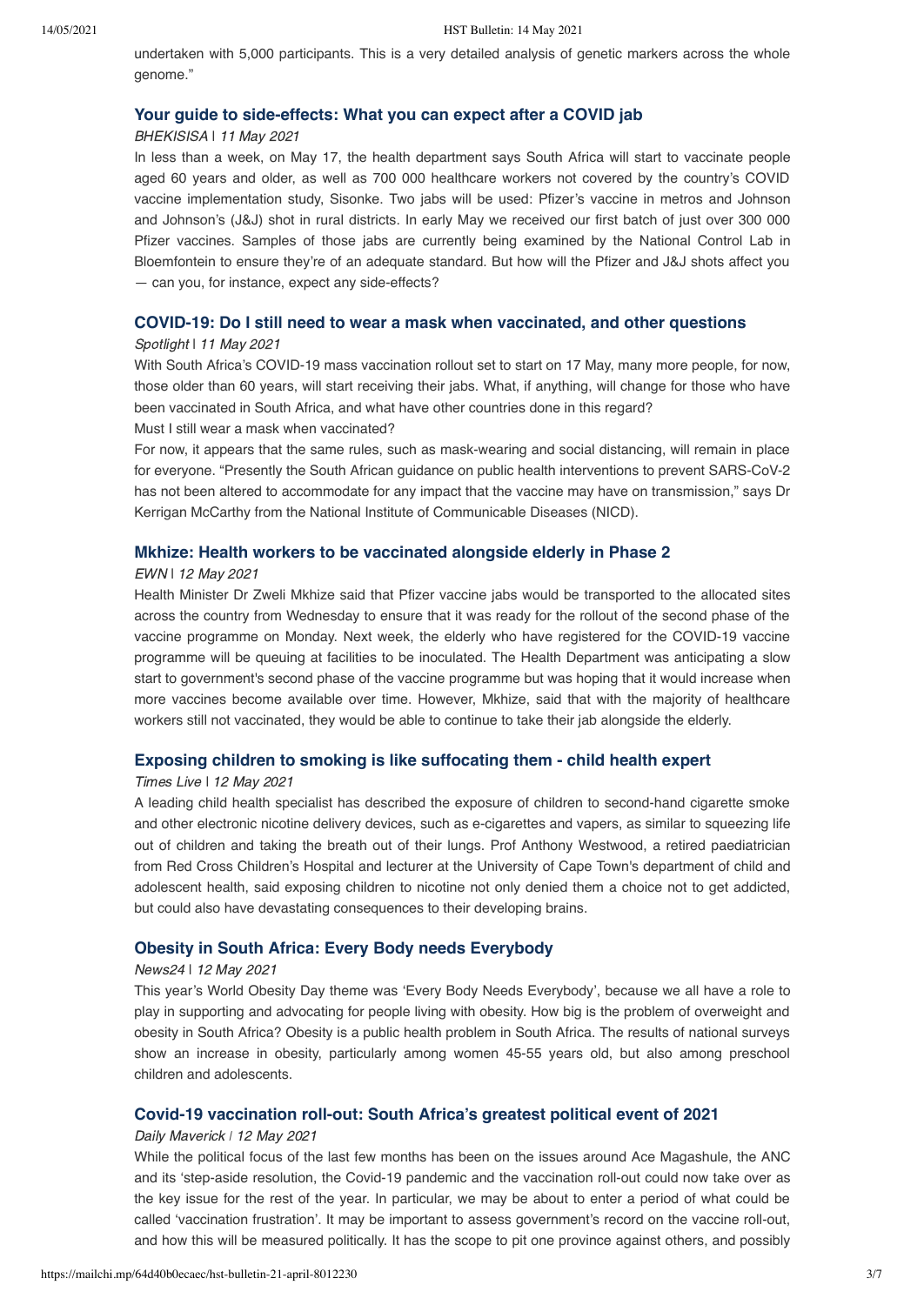even the private sector against government, with the judiciary being forced to take divisive decisions. But if there is a perception that government is failing, there could well be a groundswell of frustration felt by voters and the economy.

### **[COVID-19: SOUTH AFRICA HAS NOT ENTERED A NEW WAVE](https://www.nicd.ac.za/covid-19-south-africa-has-not-entered-a-new-wave/)**

## NICD ǀ 13 May 2021

The recent rapid increase in the percentage testing positive for COVID-19 and the 7-day moving average of confirmed cases nationally, and across all provinces, is cause for concern. Data from the last reporting week (3 to 9 May 2021) showed an overall 46% new case increase in comparison to the previous reporting week (26 April to 2 May 2021) with the Northern Cape (68%), Gauteng (63%) and Limpopo (47%) provinces topping the list. Although there has not been an increase in hospital admissions, COVID-19 related deaths increased by 18% in comparison to the preceding week with the following provinces accounting for 81% of all reported fatalities: Eastern Cape and Western Cape (21% respectively), Gauteng (20%) and KwaZulu-Natal (19%). Nationally however, South Africa has not met the threshold for a new wave. According to a Ministerial Advisory Committee Technical Working Group, a resurgence occurs when the 7-day moving average incidence exceeds 30% of the previous wave's peak. Nationally the 7-day moving average peaked at  $~18,800$  cases on 11 January 2021, equating to a new wave threshold 7-day moving average incidence of ~5,600 cases per day. As of 12 May 2021 the national 7-day moving average incidence is ~1,950 cases.

#### **[\(Return to Top\)](#page-0-1)**

# <span id="page-3-0"></span>**TRAINING AND RESOURCES**

### **[The SARETI Research Ethics Leadership programme](http://sareti.ukzn.ac.za/DoctoralProgramme.aspx)**

The South African Research Ethics Training Initiative (SARETI) at the University of KwaZulu-Natal has been awarded competitive funding from the Fogarty International Center (FIC) of the US National Institutes of Health (NIH), to offer doctoral training in research ethics through the SARETI Leadership Programme, beginning 2021. The main goal is to train high-level African research ethicists who will produce local and internationally relevant scholarship and leadership in research ethics in Africa. Applications are now open for scholarships and for admission into the SARETI Doctoral programme. Please consult advert for full details of the programme and the application process.

## **[FPD Nursing Education Unit: Short Course in Integrated Case Management and](https://www.foundation.co.za/course/396/short-course-in-integrated-case-management-and-icd10-coding) ICD10 Coding**

Date: 14 – 15 June 2021 Venue: Pretoria, Gauteng

#### **[Health Systems Training Institute](https://www.hstinstitute.co.za/Training)**

The Health Systems Training Institute (HSTi) offers innovative, tailored and application-driven clinical and non-clinical training solutions aimed at strengthening health systems at all levels and improving the quality of primary health care. Courses on offer include accredited short programmes, non-accredited short programmes and full NQF programmes.

**[\(Return to Top\)](#page-0-1)**

# **PUBLICATIONS AND REPORTS**

## **[International Policy Statement for Universal Use of Kangaroo Mother Care for](https://www.icn.ch/sites/default/files/inline-files/PA-KMC-Joint-Statement_final_2017.pdf) Preterm and Low Birthweight Infants**

Complications of prematurity and low birthweight are now the leading cause of neonatal deaths worldwide. In November 2015, The World Health Organization (WHO) issued recommendations for the care of preterm infants, including kangaroo mother care (KMC), defined as care of preterm infants carried skin-toskin with the mother and exclusive breastfeeding or feeding with breastmilk. Although the WHO preterm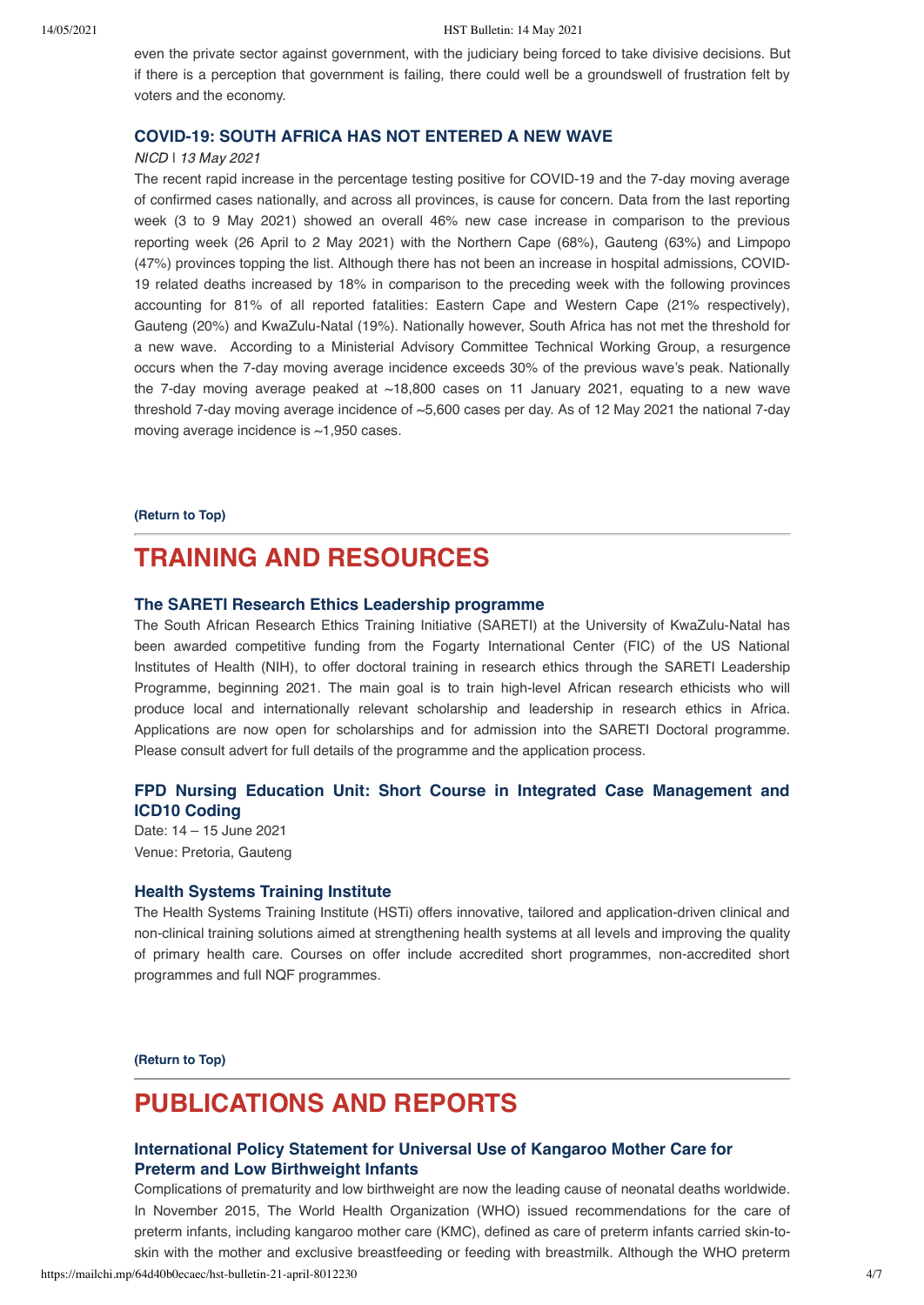#### 14/05/2021 HST Bulletin: 14 May 2021

guidelines apply to all settings, much of the evidence base for the recommendations comes from studies in health care facilities in low- and middle-income countries (LMIC). It should be noted, however, that some evidence also exists for the benefits of KMC in preterm and low birthweight infants in high-income countries (HIC). Upon review of the evidence, we agree that KMC provides benefits to preterm and low birthweight infants in high, middle, and low income settings.

### **[National Health Research Strategy: Research Priorities for South Africa: 2021-2024](http://www.health.gov.za/wp-content/uploads/2021/04/NATIONAL-HEALTH-RESEARCH-STRATEGY-2021-2024.pdf)**

The development of health research priorities is part of the mandate of the National Health Research Committee (NHRC). Research priorities will ensure that health research agendas and research resources focus on priority health problems. The NHRC in identifying health research priorities, took into consideration the followings:

- the burden of disease.
- the cost-effectiveness of interventions aimed at reducing the burden of disease.
- the availability of human and institutional resources for the implementation of an intervention at the level closest to the affected communities.
- the health needs of vulnerable groups such as woman, older persons, children, and people with disabilities; and
- the health needs of communities.

## **[WHO guideline on health workforce development, attraction, recruitment and](https://www.who.int/publications/i/item/9789240024229) retention in rural and remote areas**

Securing equitable access to health services for rural and remote populations continues to be a challenge for governments and policymakers around the world. At the core of this complex challenge is a global shortage of well trained, skilled, motivated health workers. In 2016, the World Health Organization (WHO) estimated a shortfall of 18 million health workers to achieve universal health coverage by 2030, primarily in low- and middle-income settings. Shortages are often felt most acutely in rural, remote and hard-toreach areas, where health workforce densities are generally lower than national averages. Even in settings where national shortages are not observed, issues of maldistribution can occur, leaving some populations behind. Rural populations, which tend to be poorer and less healthy, fall disproportionately into this category.

## **[\(Return to Top\)](#page-0-1)**

# <span id="page-4-0"></span>**CONFERENCES AND EVENTS**

## **UKZN College of Health Science: Long COVID and Determinants of Clinical Outcomes**

With more than 138 million documented infections and 2.97 million deaths worldwide, the COVID-19 pandemic continues unabated. The clinical spectrum of SARS-CoV2 infection ranges from asymptomatic infection to life-threatening and fatal disease. Current estimates are that approximately 78.8 million people globally have "recovered"; however, clinicians are observing and reading reports of patients with persistent severe symptoms and even substantial end-organ dysfunction after SARS-CoV-2 infection. Since COVID-19 is a new disease, much about the clinical course remains uncertain—in particular, the possible longterm health consequences, if any. This webinar will shed some light on the possible long term effects. Date: 13 May 2021

Time: 15:00 – 16:00

Register: https://ukzn.zoom.us/webinar/register/WN\_ea2ViA0nSQ2v2f9-RSIBnw Live stream the event: https://www.youtube.com/channel/UCBxYStNRUP\_vC38qO0E3ukg

#### **[International Kangaroo Care Awareness Day](https://www.healthynewbornnetwork.org/event/international-kangaroo-care-awareness-day/)**

International Kangaroo Care Awareness Day on May 15th is a global event celebrated since 2011 by communities that appreciate Kangaroo Care parents, organizations, and professionals. Kangaroo mother care (KMC) refers to the practice of providing continuous skin-to-skin contact between mother and baby, exclusive breastmilk feeding, and early discharge from hospital. KMC is an especially important intervention for babies that are born premature. To highlight the benefits of KMC, we encourage you to take a few moments to read a new article, watch a video, engage in a conversation, and share your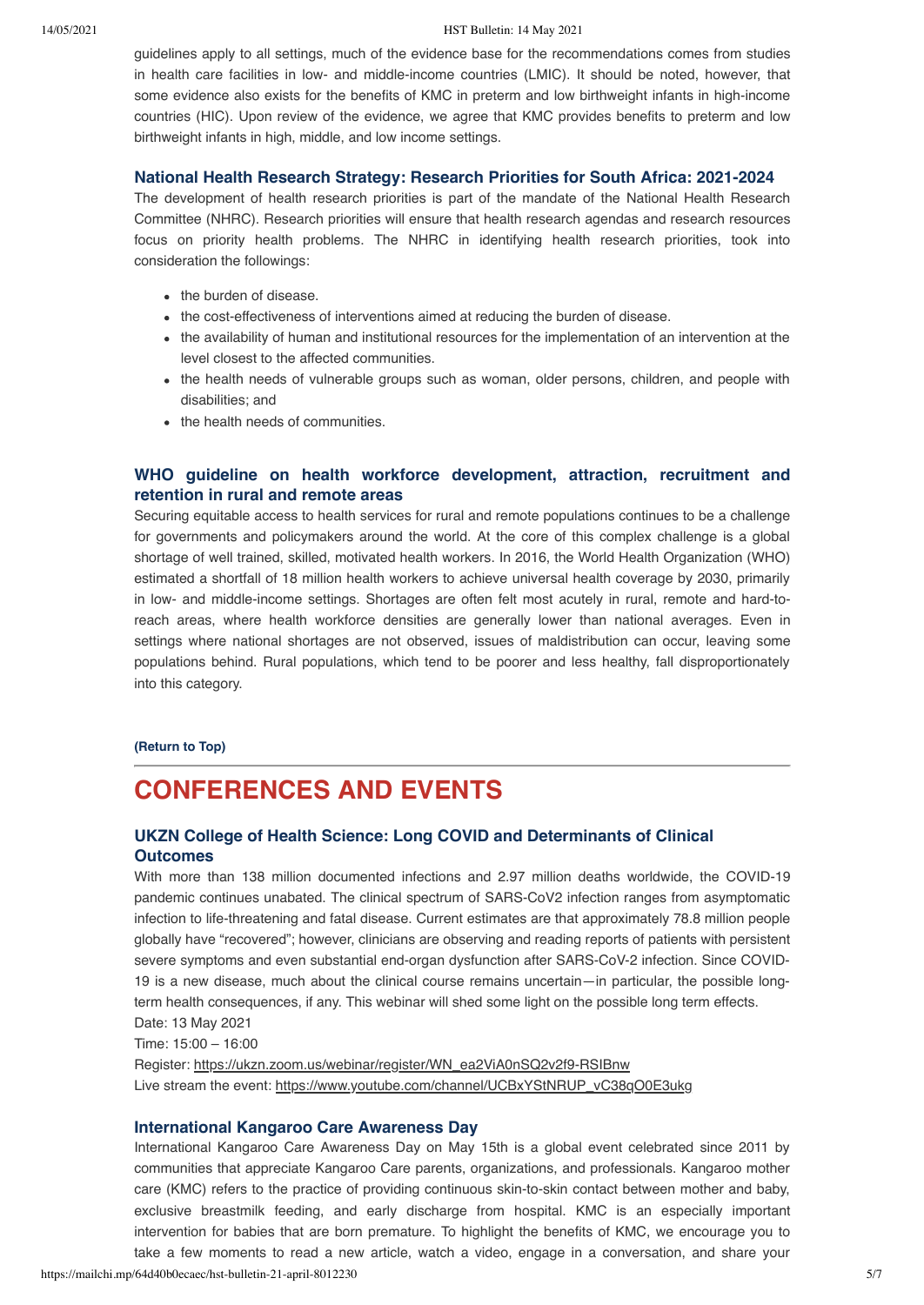stories with us. Date: 15 May 2021

## **[Live Webcast: Balancing the Power to Meet the Needs of ALL Women and Children](https://www.wilsoncenter.org/event/balancing-power-meet-needs-all-women-and-children)**

Inequities relating to gender, age, or socioeconomic status inhibit coverage of client-centered maternal, newborn, and child health (MNCH) and family planning services in countries around the world. If countries are to meet their Sustainable Development Goals and national targets, then they must work to better reach and include the voices of groups with less power and access to MNCH and family planning services. Please join the Wilson Center's Maternal Health Initiative, in collaboration with the U.S. Agency for International Development's MOMENTUM Country and Global Leadership, for a panel discussion highlighting country-led strategies to improve equity and meet the needs of ALL women and children. Date: 19 May 2021

Time: 9:00 – 10:30 (ET)

## **A Promising Sexual Violence Intervention for Post School Education and Training (PSET) Female Students in South Africa**

The Department of Higher Education and Training (DHET) has developed the Policy Framework to Address Gender-Based Violence in the Post-School Education and Training System (2020) which prioritizes research, prevention, response and support for survivors within the sector. Comprehensive literature reviews conducted to inform the development of the GBV Policy Framework highlighted that there is a lack of evidence-informed, campus-based, sexual gender-based violence (SGBV) interventions in the country. Therefore, research was needed to understand the prevalence and context in which female students experience SGBV in PSET institutions and to inform the development of evidence-informed, campus-based SGBV interventions which address its underlying drivers. To fill this critical gap in knowledge and practice, the SAMRC Gender and Health Research Unit (SAMRC GHRU) conducted formative research, developed and piloted the Ntombi Vimbela! sexual violence intervention in selected TVET and University campuses. In collaboration with DHET, the SAMRC GHRU will disseminate the findings of the study in a webinar on 19 May 2021 from 10.00am-12.00pm. The webinar is targeting wider stakeholders including practitioners, programmers, and management in post-school education and training (PSET) institutions, policymakers, researchers and other interested parties working in the GBV field. The advert, which has a link for registration to attend the webinar, is attached.

Date: 19 May 2021

Time: 10:00 – 12:00

Register: https://www.samrc.ac.za/calendar/promising-sexual-violence-intervention-post-school-educationand-training-pset-female

## **Respectful Maternal Care: Are we trending in the right direction? A conversation about RMC Approaches and Routine Monitoring & Evaluation**

High quality maternal health care requires ensuring respect and dignity and the prevention of mistreatment. A focus on the experience of care is increasingly appreciated and recognized and approaches to advancing this area continue to emerge. However, less is known around how to routinely measure and evaluate respectful care efforts to foster accountability and to track progress. Join us for a discussion in which we will explore evidence, experiences and perspectives on routine monitoring and evaluation for respectful maternal care in Africa. During this webinar we will discuss a research paper written by webinar organizers and speakers, entitled, "A Rapid Review of Available Evidence to Inform Indicators for Routine Monitoring and Evaluation of Respectful Maternity Care." Please read this paper in advance in order to fully engage in the respectful maternal care measurement discussion. This webinar is co-hosted by the East, Central, and Southern Africa Health Community and the University of California San Francisco.

Date: 25 May 2021

Time: 16:00 – 17:30 EAT (Nairobi); 9:00 – 10:30 EDT Register: https://ucsf.zoom.us/webinar/register/WN\_\_qGnkVELQOy-D2CXdIsHSQ

**[\(Return to Top\)](#page-0-1)**

# <span id="page-5-0"></span>**JOB OPPORTUNITIES**